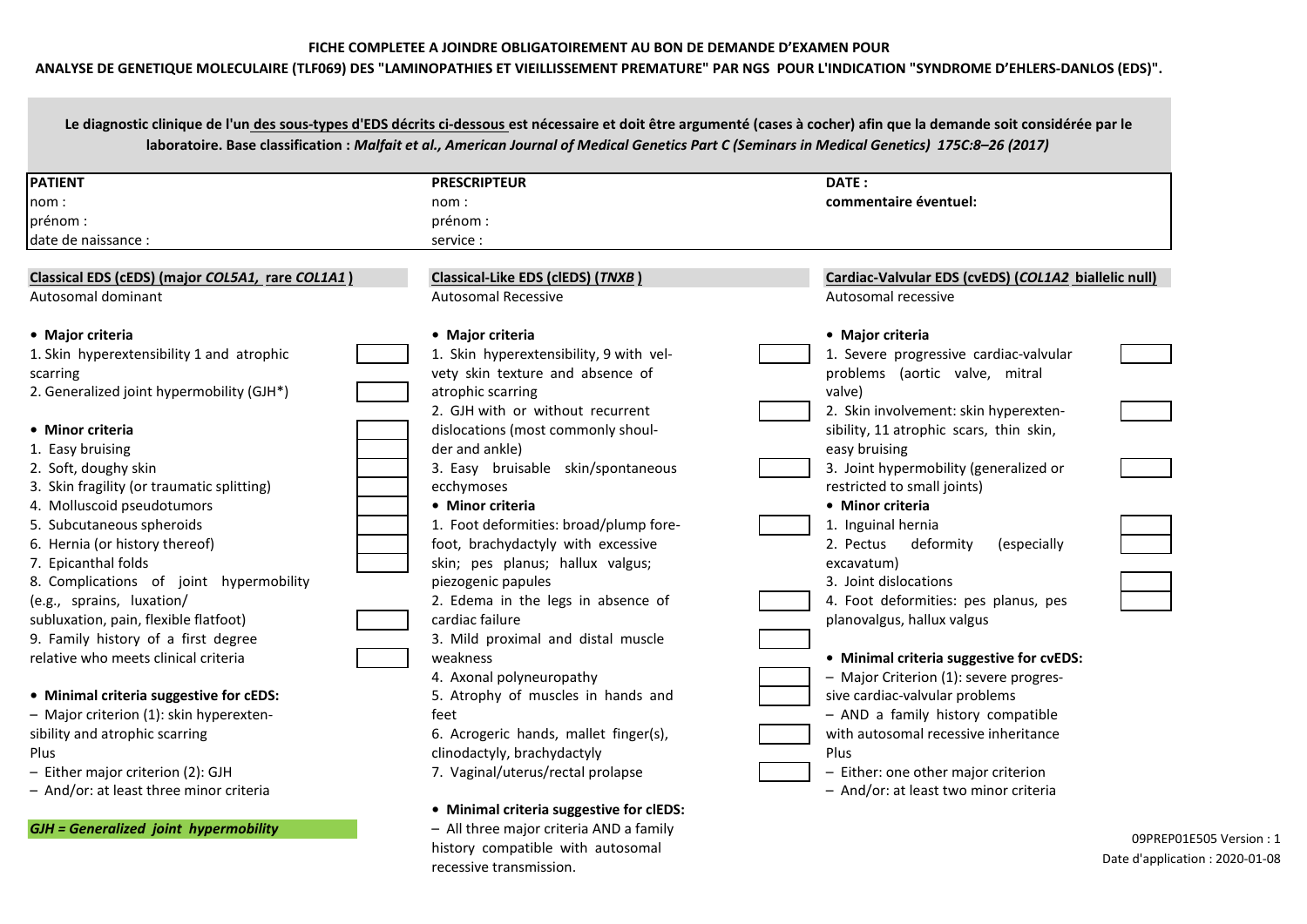## **Vascular EDS (vEDS) (major** *COL3A1,* **rare** *COL1A1* **) • Minimal criteria suggestive for vEDS: Dermatosparaxis EDS (dEDS) (***ADAMTS2* **)**

- 
- 
- 4. Uterine rupture during the third trimester in the absence of previous C-section and/or severe peripartum

| 1. Bruising unrelated to identified |  |  |  |  |
|-------------------------------------|--|--|--|--|
| trauma and/or in unusual sites      |  |  |  |  |
| such as cheeks and back             |  |  |  |  |
|                                     |  |  |  |  |

|  | 2. Thin, translucent skin with in |  |  |
|--|-----------------------------------|--|--|
|  | creased venous visibility         |  |  |

- 3. Characteristic facial appearance
- 4. Spontaneous pneumothorax
- 
- 6. Talipes equinovarus
- 7. Congenital hip dislocation
- 8. Hypermobility of small joints
- 9. Tendon and muscle rupture
- 
- 11. Gingival recession and gingival
- 12. Early onset varicose veins (under age 30 and nulliparous if female) – Either major criterion (3): skin

# Autosomal dominant a metal and A family history of the disorder, arterial and Autosomal recessive rupture or dissection in individuals **• Major criteria:**

• **Major criteria 1. Extreme skin fragility with the skin fragment of age, unexplained in fragility with congenies**  $\frac{1}{2}$  **less than 40 years of age, unexplained** 1. Family history of vEDS with sigmoid colon rupture, or spontaneous tal or postnatal sigmoid colon rupture, or spontaneous documented causative variant in phase and pneumothorax in the presence of other 2. Characteristic craniofacial features,  $\alpha$ COL3A1 *COL3A1 COL3A1 COL3A1 COL3A1 COL3A1 COL3A1 COL3A1 COL3A1 COL3A1 COL3A1 COL3A1 COL3A1 COL3A1***</del> <b>***COL3A1 COL3A1 COL3A1 COL3A1 COL3A1* **<b>***COL3A1 COL3A* 2. Arterial rupture at a young age lead to diagnostic studies to determine if 3. Spontaneous sigmoid colon perfora-  $\parallel$  the individual has vEDS. Testing for tion in the absence of known vEDS should also be considered in the 3. Redundant, almost lay skin, with lax skin, with lax skin, with lax skin, with lax skin, with lax skin, with lax skin, with lax skin, with lax skin, with diverticular disease or other bowel presence of a combination of the other excessive skin for the writing at the writing at the writing at the writing at the writing at the writing at the writing at the writing at the writ pathology  $\blacksquare$  minor" clinical features listed above.

| perineum tears                            | Arthrochalasia EDS (aEDS) (COL1A1, COL1A2) | 6. Umbilical hernia                    |  |
|-------------------------------------------|--------------------------------------------|----------------------------------------|--|
| 5. Carotid-cavernous sinus fistula (CCSF) | Autosomal dominant                         | 7. Postnatal growth retardation        |  |
| formation in the absence of trauma        |                                            | 8. Short limbs, hand and feet          |  |
| • Minor criteria                          | • Major criteria                           | 9. Perinatal complications due to con- |  |
| 1. Bruising unrelated to identified       | 1. Congenital bilateral hip dislocation 21 | nective tissue fragility               |  |
| trauma and/or in unusual sites            | 2. Severe GJH, with multiple disloca-      | • Minor criteria                       |  |
| such as cheeks and back                   | tions/subluxations 22                      | 1. Soft and doughy skin texture        |  |
| 2. Thin, translucent skin with in-        | 3. Skin hyperextensibility 22              | 2. Skin hyperextensibility             |  |
| creased venous visibility                 | • Minor criteria                           | 3. Atrophic scars                      |  |
| 3. Characteristic facial appearance       | 1. Muscle hypotonia                        | 4. GJH                                 |  |
| 4. Spontaneous pneumothorax               | 2. Kyphoscoliosis                          | 5. Complications of visceral fragility |  |
| 5. Acrogeria                              | 3. Radiologically mild osteopenia          | (e.g., bladder rupture, diaphrag-      |  |
| 6. Talipes equinovarus                    | 4. Tissue fragility, including atrophic    | matic rupture, rectal prolapse)        |  |
| 7. Congenital hip dislocation             | scars                                      | 6. Delayed motor development           |  |
| 8. Hypermobility of small joints          | 5. Easy bruisable skin                     | 7. Osteopenia                          |  |
| 9. Tendon and muscle rupture              |                                            | 8. Hirsutism                           |  |
| 10. Keratoconus                           | • Minimal criteria suggestive for aEDS:    | 9. Tooth abnormalities                 |  |
| 11. Gingival recession and gingival       | - Major criterion (1): Congenital          | 10. Refractive<br>(myopia,<br>errors   |  |
| fragility                                 | bilateral hip dislocation                  | astigmatism)                           |  |
| 12. Early onset varicose veins (under     | Plus                                       | 11. Strabismus                         |  |
|                                           |                                            |                                        |  |

withmultipledislocations/subluxations extending the state of AND major criterion (2): characterand at least two other minor criteria istic craniofacial features

| 1. Extreme skin fragility with congeni-             |
|-----------------------------------------------------|
| tal or postnatal skin tears                         |
| 2. Characteristic craniofacial features,            |
| which are evident at birth or                       |
| early infancy, or evolve later in                   |
| childhood                                           |
| 3. Redundant, almost lax skin, with                 |
| excessive skin folds at the wrists and ankles       |
| 4. Increased palmar wrinkling                       |
| 5. Severe bruisability with a risk of               |
| hematomas and<br>subcutaneous                       |
| haemorrhage                                         |
| 6. Umbilical hernia                                 |
| 7. Postnatal growth retardation                     |
| 8. Short limbs, hand and feet                       |
| 9. Perinatal complications due to con-              |
| nective tissue fragility                            |
| • Minor criteria                                    |
| 1. Soft and doughy skin texture                     |
| 2. Skin hyperextensibility                          |
| 3. Atrophic scars                                   |
| $4.$ GJH                                            |
| 5. Complications of visceral fragility              |
| (e.g., bladder rupture, diaphrag-                   |
| matic rupture, rectal prolapse)                     |
| 6. Delayed motor development                        |
| 7. Osteopenia                                       |
| 8. Hirsutism                                        |
| 9. Tooth abnormalities                              |
| 10. Refractive errors<br>(myopia,                   |
| astigmatism)<br>11. Strabismus                      |
|                                                     |
| ويقتلون المرد<br>.<br>. c.<br>A 1.2.2.2<br>÷<br>JER |



hyperextensibility **• Minimal criteria suggestive for dEDS:**

– Or major criterion (2): severe GJH – Majorcriterion(1):extremeskinfragility

Plus

- 09PREP01E505 Version : 1
- Either: one other major criterion
- And/or: three minor criteria

Date d'application : 2020-01-08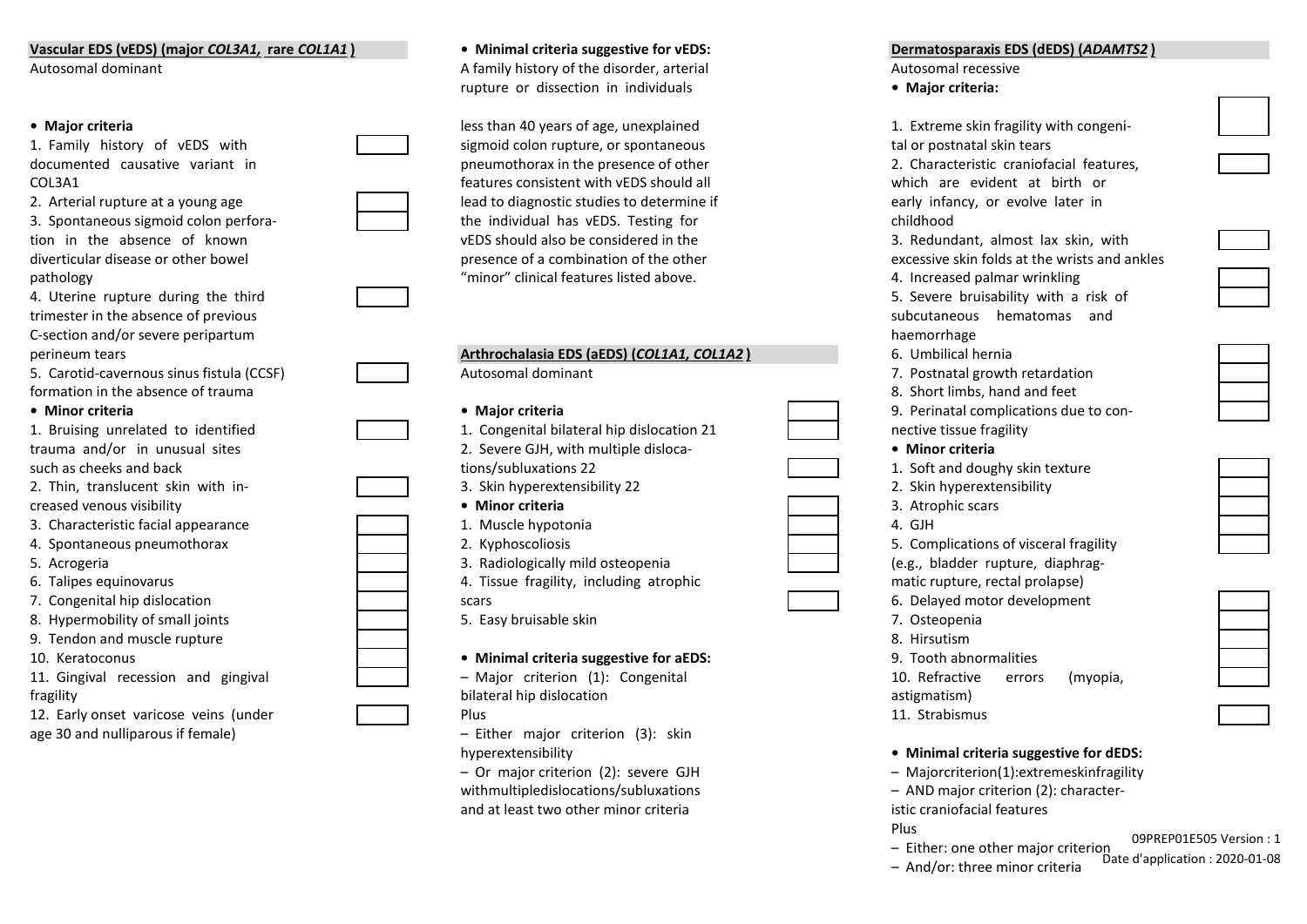| Kyphoscoliotic (kEDS) (PLOD1, FKBP14)           | Brittle Cornea Syndrome (BCS) (ZNF469, PRDM5)  | Musculocontractural EDS (CHST14, DSE)             |
|-------------------------------------------------|------------------------------------------------|---------------------------------------------------|
| Autosomal recessive                             | Autosomal recessive                            | (mcEDS)                                           |
| • Major criteria                                | • Major criteria                               |                                                   |
| 1. Congenital muscle hypotonia                  | 1. Thin cornea, with or without rup-           | • Major criteria                                  |
| 2. Congenital or early onset kypho-             | ture (central corneal thickness often <400 mm) | 1. Congenital multiple contractures,              |
| scoliosis (progressive or non-progressive)      | 2. Early onset progressive keratoconus         | characteristically adduction-flexion              |
| 3. GJH with dislocations/subluxations           | 3. Early onset progressive keratoglobus        | contractures and/or talipes equino-               |
| (shoulders, hips, and knees in particular)      | 4. Blue sclerae                                | varus (clubfoot)                                  |
| • Minor criteria:                               | • Minor criteria                               | 2. Characteristic craniofacial features,          |
| 1. Skin hyperextensibility                      | 1. Enucleation or corneal scarring as a        | evident at birth or in early infancy              |
| 2. Easy bruisable skin                          | result of previous rupture                     | 3. Characteristic cutaneous features including    |
| 3. Rupture/aneurysm of a medium-sized artery    | 2. Progressive loss of corneal stromal         | cluding skin hyperextensibility easy              |
| 4. Osteopenia/osteoporosis                      | depth, especially in central cornea            | bruisability, skin fragility with atrophic scars, |
| 5. Blue sclerae                                 | 3. High myopia, with normal or                 | increased palmar wrinkling                        |
| 6. Hernia (umbilical or inguinal)               | moderately increased axial length              | • Minor criteria                                  |
| 7. Pectus deformity                             | 4. Retinal detachment                          | 1. Recurrent/chronic dislocations                 |
| 8. Marfanoid habitus                            | 5. Deafness, often with mixed conduc-          | 2. Pectus deformities (flat, excavated)           |
| 9. Talipes equinovarus                          | tive and sensorineural components,             | 3. Spinal deformities (scoliosis,                 |
| 10. Refractive<br>errors<br>(myopia,            | progressive, higher frequencies of-            | kyphoscoliosis)                                   |
| hypermetropia)                                  | ten more severely affected ("slop-             | 4. Peculiar fingers (tapering, slender,           |
| • Gene-specific minor criteria                  | ing" pure tone audiogram),                     | cylindrical)                                      |
| <b>1. PLOD1</b>                                 | 6. Hypercompliant tympanic                     | 5. Progressive talipes deformities (val-          |
| 1. Skin fragility (easy bruising, friable skin, | membranes                                      | gus, planus, cavum)                               |
| poor wound healing, widened atrophic scarring)  | 7. Developmental dysplasia of the hip          | 6. Large subcutaneous hematomas                   |
| 2 Scleral and ocular fragility/rupture          | 8. Hypotonia in infancy, usually mild          | 7. Chronic constipation                           |
| 3. Microcornea                                  | if present                                     | 8. Colonic diverticula                            |
| 4. Facial dysmorphology                         | 9. Scoliosis                                   | 9. Pneumothorax/pneumohemothorax                  |
| <b>2. FKBP14</b>                                | 10. Arachnodactyly                             | 10. Nephrolithiasis/cystolithiasis                |
| 1. Congenital hearing impairment                | 11. Hypermobility of distal joints             | 11. Hydronephrosis                                |
| (sensorineural, conductive, or mixed)           | 12. Pes planus, hallux valgus                  | 12. Cryptorchidism in males                       |
| 2. Follicular hyperkeratosis                    | 13. Mild contractures of fingers (espe-        | 13. Strabismus                                    |
| 3. Muscle atrophy                               | cially 5th)                                    | 14. Refractive<br>(myopia,<br>errors              |
| 4. Bladder diverticula                          | 14. Soft, velvety skin, translucent skin       | astigmatism)                                      |
|                                                 |                                                | 15. Glaucoma/elevated intraocular pressure        |
| • Minimal criteria suggestive for kEDS:         | • Minimal criteria suggestive for kEDS:        |                                                   |
| - Major criterion (1): congenital muscle        | - Major criterion (1): thin cornea,            | • Minimal criteria suggestive for mcEDS:          |
| hypotonia                                       | with or without rupture (central               | - At birth or in early childhood: Major criterion |
| - AND major criterion (2): congenital           | corneal thinckness often < 100                 | (1): Congenital multiple contractures AND (2)     |
| or early-onset kyphoscoliosis                   | micrometer)                                    | characteristic craniofacial features              |
| Plus                                            | Plus                                           | - In adolescence and in adulthood:                |
| - Either major criterion (3): GJH               | - Either: at least one other major             | Major criterion (1): Congenital mul-<br>00000001  |

- 
- And/or three minor criteria criterion tiple contractures AND (3) charac- (either general or gene-specific criteria)
	-

 09PREP01E505 Version : 1 Date d'application : 2020-01-08